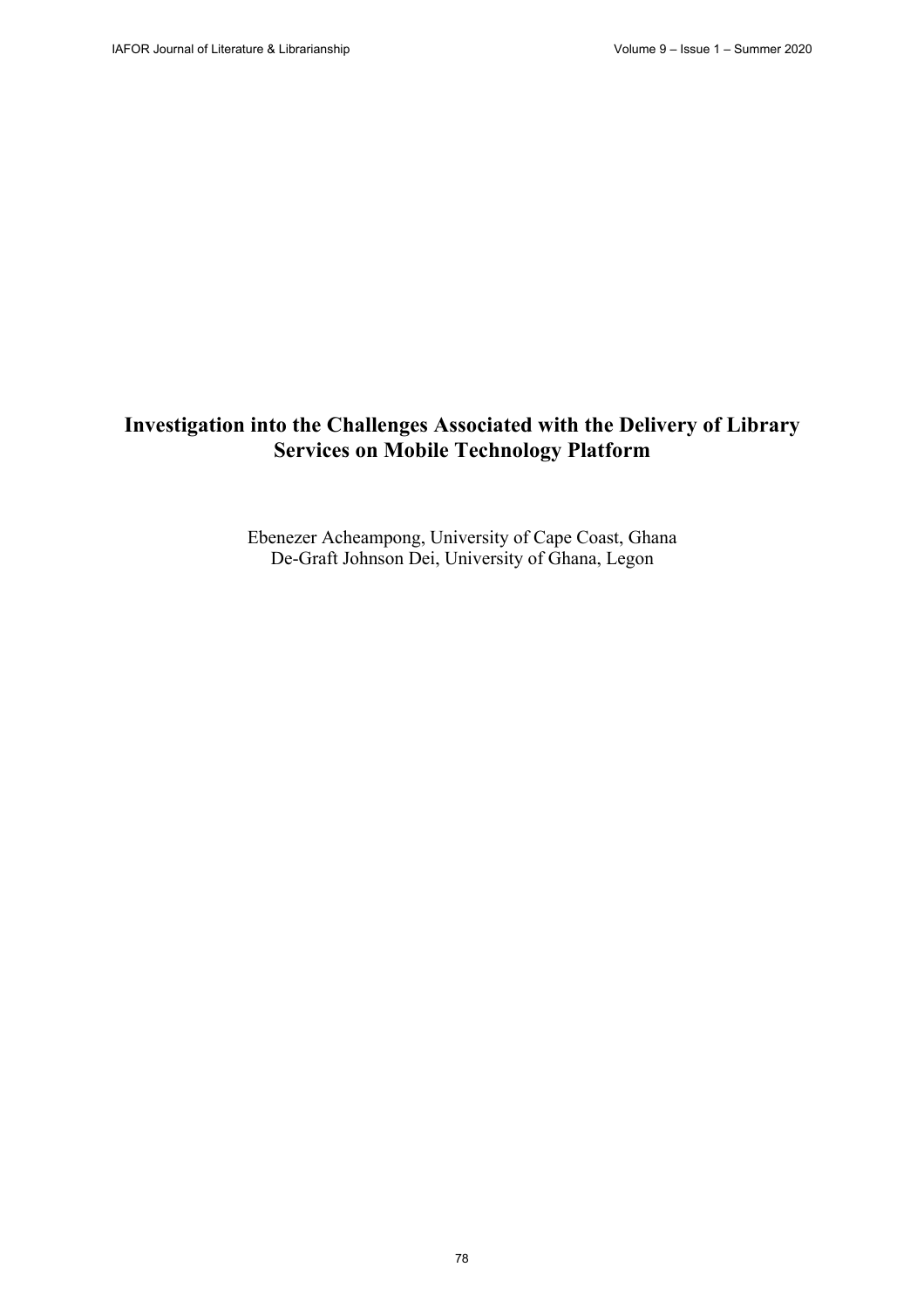#### **Abstract**

Challenges in implementing technology-based services in academic libraries have witnessed quite a lot of work in this area. This study assesses some of the challenges associated with the delivery of library services on mobile technology (m-tech) platforms. A survey research design and the mixed method approach were used in conducting this research. The topmost m-tech based library services identified in the study include mobile digital repository; mobile online public access catalogues; referencing services; SMS alerts; selective dissemination of information as well as mobile instructional guides and tours. The study established that insufficient ICT infrastructure; bureaucratic processes; poor internet bandwidth; lack of IT experts and staff; lack of a policy framework; erratic or unstable power supply; lack of support from the university management; in addition to financial constraints prohibited the full provision of library services through m-tech across the libraries studies. Based on these findings, this research offers some recommendations that would serve to overcome, in part the challenges associated with the implementation of m-tech based library services in academic libraries.

*Keywords*: Mobile technology, academic libraries, library services, mobile technology based library services, mobile technology challenges; Ghana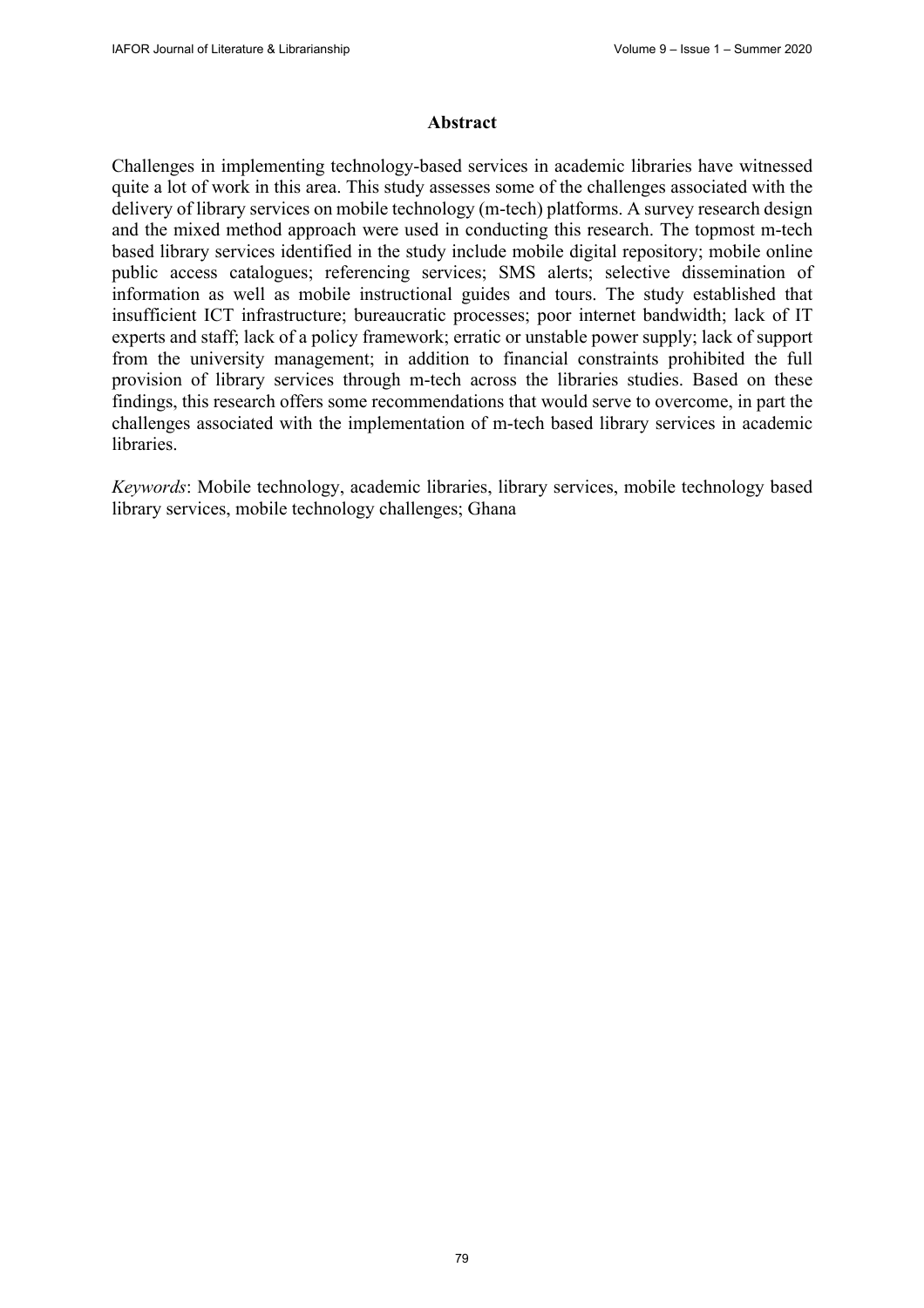#### **Introduction**

The information needs of many patrons of academic libraries are drifting towards a preference for online information (Okello-Obura, 2010). The advancement in ICT devices especially in the area of mobile technologies (m-techs), alongside a sharp increase in accessing electronic resources by library users have altered the face of informatics and how people communicate, interact and access information (Swain & Panda, 2009; Singh, 2009). Academic libraries around the globe are shifting from the conventional delivery of printed information to electronic information to effectively serve the needs of their users who are now often, adept to using emerging technologies to access information.

M-tech-based library services involve the delivery of library services through mobile devices. They include tailor-made m-tech services such as mobile instant messaging for reference services, SMS alerts services, mobile databases and e-journal finder, mobile online public access catalogue (MOPAC), mobile library instructions and virtual tours, mobile research consultations, library user education through mobile devices platforms (Hung & Chanlin, 2015; Ghosh, 2016). M-tech-based library services can also be developed to capitalize on social media services such as Twitter feeds, Facebook feeds, blogs and podcasts.

Liu and Briggs (2015) postulated that m-techs assist and provide the medium for dissemination and retrieval of information with the use of handheld mobile devices such as tablets, smartphones, e-book readers, iPod, PDAs' among others. Currently, a lot of mobile devices are embedded with several applications, functionalities and unique attributes that can be used to access a wide variety of digital content. It has, for example, been asserted that "most mobile devices are now built with features that are capable of accessing and processing information just like desktop computers" (Khaddage & Latteman, 2013, p. 7).

Saravani and Haddow (2017) also indicated that as the demand for online access to information increases regardless of the location of the clientele, academic libraries have been actively accepting initiatives to digitise and preserve physical materials, to store them in online repository systems and to encourage their free access via mobile platforms with the aid of mtech. A body of literature such as Canuel and Crichton (2011); Hallam (2009) and Latham and Poe (2012) on m-tech based library services demonstrates that the academic library settings globally are shifting from the routine traditional environment to the mobile environment. Most academic libraries have been involved in early and continual endeavours by assessing the changing nature of the libraries, both in its current state and in the future and critically aligning their technological strategies to reflect on these innovative changes especially in the area of mobile-based library services which are m-tech driven.

Despite the growing usage of mobile devices among students and the availability of mobile broadband and WIFI internet almost everywhere in the developing countries (Rogers, 2012), academic libraries in Ghana are yet to fully exploit this opportunity and provide m-tech based library services. A Jumia Annual Mobile Report (2018) indicated that mobile devices subscriptions in Ghana are anticipated to reach about 40 million in the next two years. The report further stated that by 2021 Ghana's mobile device usage will witness over 130% growth and that, currently, Ghanaians are among the top mobile device users in Africa.

There is, however, a lack of rigorous research that have ascertained the challenges associated with the adoption and implementation of m-tech based library services in academic libraries, specifically, Ghana. For instance, in a study to ascertain the usage of m-techs for social media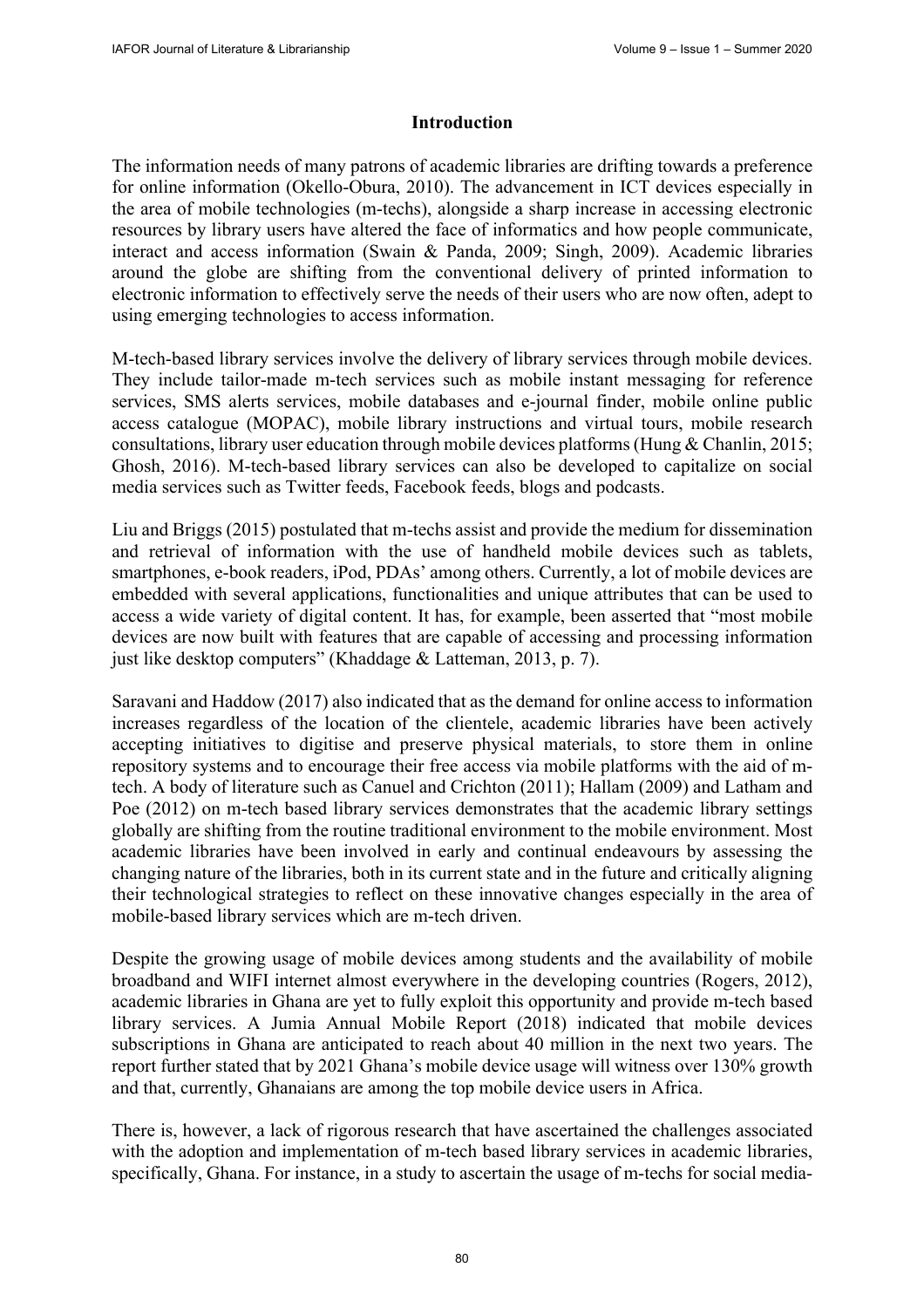based library services in a Ghanaian university, Akeriwa, Penzhorn and Holmner (2014) discovered that not only do respondents have a favorable attitude towards mobile phone-based library services, but also, with the right infrastructure and technical know-how of personnel, this service can be offered unhindered. This study, therefore, assesses the challenges associated with the delivery of library services on m-tech platform.

# **Mobile Technology-Based Library Services**

According to Toner (2008), developments in technologies have created virtual lecture rooms and mobile learning. In their drive to continue to meet the needs of their users' and remain vital to support teaching, learning and research, academic libraries have to integrate new technologies in their operations (Toner, 2008). Modern trends in academic libraries indicate a paradigm shift towards a web environment where innovative technologies are being utilized to offer contemporary services (Moyo, 2004). Choi (2009) affirmed that the availability of affordable mobile broadband internet and the growing in usage of mobile devices and technologies among academic library users have afforded them the convenience to remotely access library resources anytime, anywhere and seek online assistant from librarians.

Griffey (2010) postulated that as more students make use of the internet on their mobile devices most often using their smartphones as compared to conventional PC, academic libraries should acknowledge the benefits of m-tech and provide services through such medium to meet users' needs. In 2009, the Association of Colleges and Research Libraries anticipated that "ubiquitous presence of WiFi, handheld communication devices, smartphones, among others will spur libraries to re-tool content for mobile users and mobile devices" (Lowry, 2010, p. 4). Murphy (2011) also mentioned that academic libraries are creating mobile content and solutions in this era of information age to meet the needs of students and researchers whom now prefer the use of m-tech for rigorous research. M-tech applications help libraries to design modern and stimulating services to patrons. They provide the prospect for academic libraries to improve their traditional library services through mobile collections and databases, mobile catalogues, mobile SMS services, mobile library instructions and virtual tours (Hahn, 2008).

In the Ghanaian context, m-tech based library services are yet to receive recognition. This is largely due to the fact that development in terms of new technologies has always been a problem in developing countries. Kamba (2011) in his studies in Africa revealed that 85% of the libraries offer less than one PC for every hundred (100) library users. About 15% of them do not work with computers and are not connected to the internet at all. Technologies are not fully exploited to realize the maximum benefits in university campuses in Ghana (Armah, 2009).

Kurkovsky and Meesangnil (2012) also argued that the adoption and applications of m-tech to prioritize delivery of mobile content services is the new dimension in most information centers globally. M-tech based library services create the medium for librarians to develop digital content for library users through the use of mobile technologies. Now, with mobile technologies, patrons can search a library's catalogue, view upcoming events, make a reservation for library facilities, text for reference enquiries, and renewed borrowed materials on their mobile devices. The m-tech based library services make use of smartphones, tablets computers, as well as PDAs' among other mobile devices to present a novelty and opportunities for information centers to provide services for their remote users (McKiernan, 2010; Paterson & Low, 2011).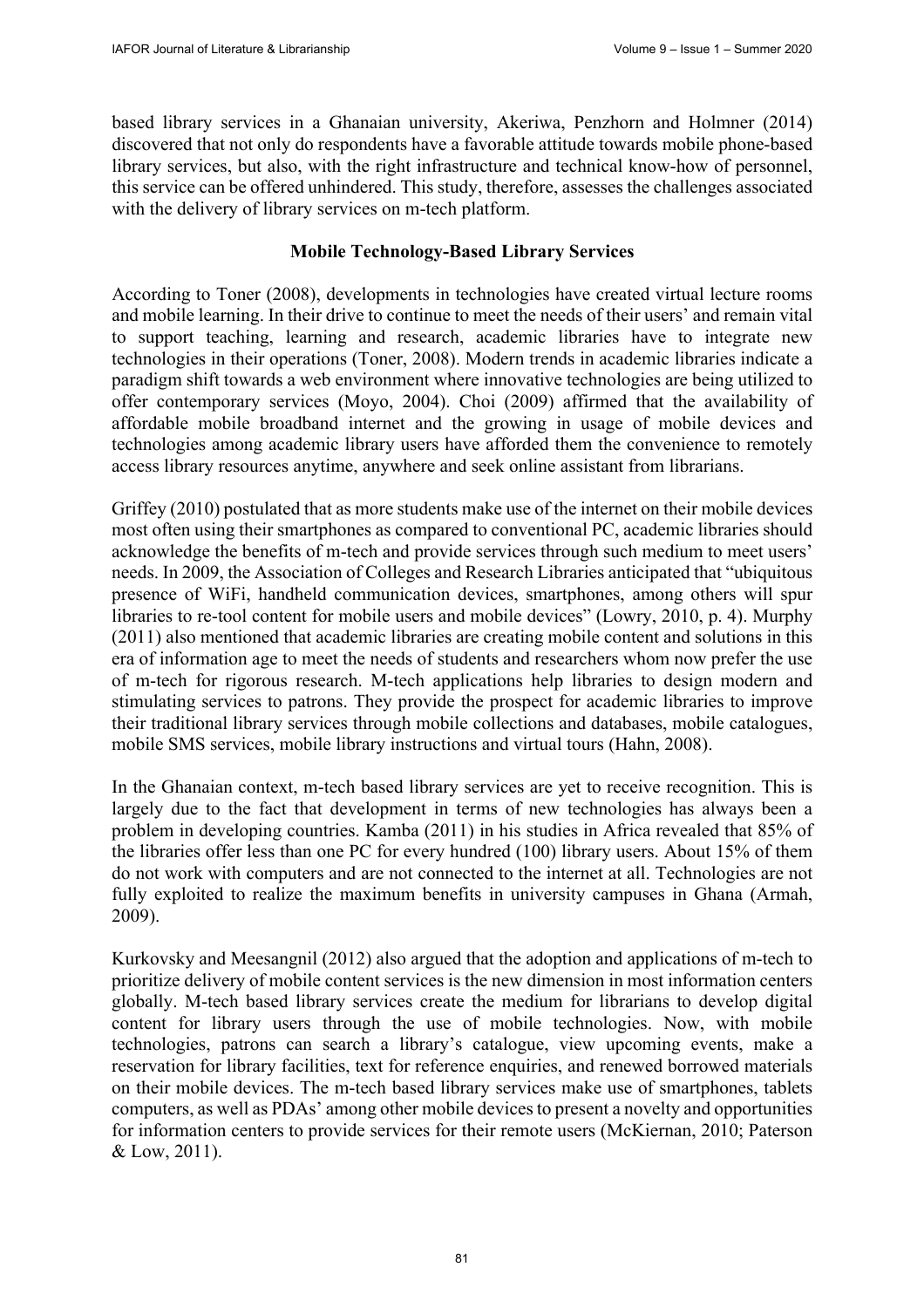Mansouri and Soleymani (2019) revealed that the most contemporary services that users want to have on their mobile devices are mobile collections and databases, circulation and renewal services, mobile reference services (Ask a librarian) and mobile library tour or instructions. In the global scene, different strategies are adopted by top universities libraries to offer m-tech based library services (Pakdaman, Sharif, Ziaei & Ghaebi, 2018). Choy and Goh (2016) and Hung and Chanlin (2015) also identified mobile online public access catalogue (MOPAC), mobile e-journal, mobile databases, short messaging services (SMS) for reference services, mobile collections (e-books, audio materials), mobile digitized thesis, mobile library tour/instruction as some of the trending m-tech based library services around the world. However, Dukic, Chiu and Lo (2015) recommended that for libraries to offer services on mtech platforms, they need to critically explore the exact information needs of their patrons.

## **Challenges Associated with the Implementation of Mobile Technology-Based Services in Academic Libraries**

The novelty of m-tech in academic libraries has its benefits but nevertheless, it has its own implementation challenges. The challenges in technology implementation in academic libraries have witnessed quite a lot of work in this area. The most ubiquitous factor which is lack of support from university management and stakeholders has been identified as one of the major hurdles facing the integration of new technology in academic libraries (Amekuedee, 2005; Saxena & Dubey, 2014). Another barrier facing m-tech adoption in libraries is inadequate funds to support such a project (Aina, Okunnu, & Dapo-Asaju, 2018).

Furthermore, Iwhiwhu, Ruteyan and Eghwubare (2010) reported in their study that libraries in Nigeria could not provide services through mobile devices because of insufficient funds to purchase the needed mobile infrastructures and telecommunication equipment. Similarly, an investigation by Chisenga (2015) discovered that quite a number of libraries in Sub-Saharan Africa lack funds to acquire library systems and maintain it. The findings further revealed that, most libraries surveyed lack funds to purchase library systems and those who have succeeded in acquiring commercial library systems or managed to automate some or all their operations lack the required funds needed for upgrade and maintenance their library systems (Chisenga, 2015). Anytime libraries fail or are unable to pay for either maintenance or license fees regarding software systems, they forfeit the opportunity to access technical support and the necessary updates from their vendors. This difficulty leads most libraries to stop subscribing or abandon the software system completely and shop for a less expensive software system instead which at the end might affect the overall systems efficiency in the libraries. M-tech integration in academic libraries also requires a lot of ICT facilities to support the integration and several studies have identified that, most often, these ICT facilities are inadequate (Rosengberg, 2005; Saxena & Dubey, 2014). In support of this, Chaputula and Mutula (2018) in their study in Malawi revealed that although most of the libraries studied were willing to offer m-tech based services; they still needed more desktop computers, tablets computers and servers with bigger capacity. Some of the libraries indicated resorting to the use of less costly and insufficient ICT infrastructure because of funding constraints. Again, many of them mentioned that they were using outdated servers that needed to be replaced with modern ones. Another barrier that has been identified with the inception of m-tech based library services in academic libraries is the lack of skilled or trained IT experts (Ahmed, 2011). Successful implementation of m-tech services in libraries depends on IT experts that can develop the technology and the system framework that drives such innovation. The human resource requirement in system design and implementation is key. However, library staff, quite often, do not possess the right kind of technological skills required for the smooth integration of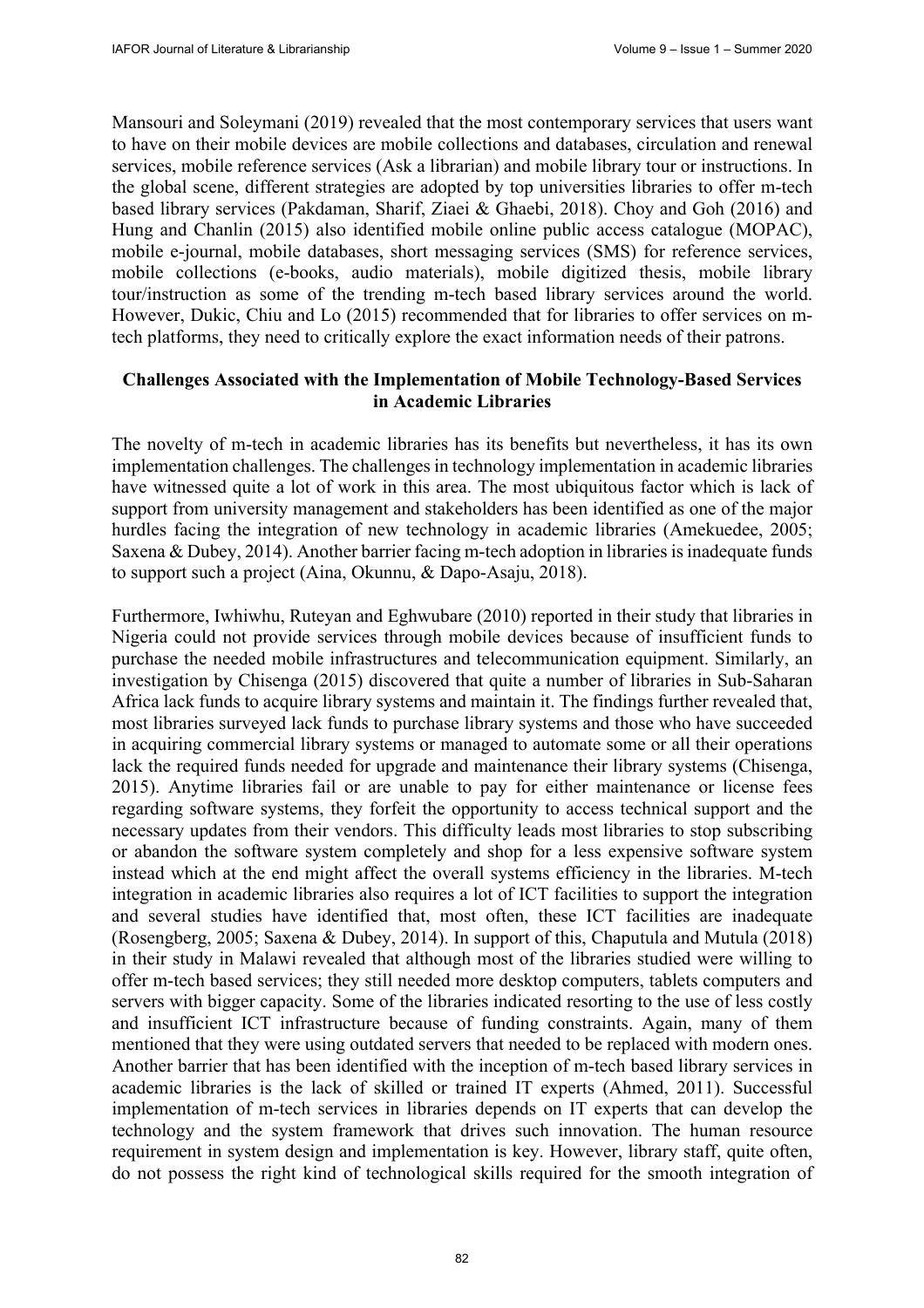emerging technologies including m-tech based services (Haneefa, 2007; Ghuloum & Ahmed, 2011).

Also, difficulties arise in the bid to separate the content of the library service from the format of the mobile device. Ideally, a mobile library service should be device-independent and should work on diverse mobile devices. It has however been established that in the mobile environment, what may be compatible or convenient in one library might not necessarily be the case in another library since information needs of users differ (Pakdaman, Sharif, Ziaei & Ghaebi, 2018). The creation of content of library services in a format that can be accessed on mobile devices sometimes becomes a challenge and this affects the integration of m-tech in academic libraries. M-tech library services should have characteristics that make them accessible on different mobile devices. Notwithstanding this, Travis and Tay (2011) observed that libraries in the quest to offer services on mobile platforms faces challenges in developing to host services on a regular web page and that of mobile device interface leading to failure to achieve the expected outcome.

Unreliable power supply and Poor Internet connectivity have also been stated by many scholars as a hindrance to m-tech and ICT applications in academic libraries (Aina, Okunnu, & Dapo-Asaju, 2014; Chaputula & Mutula, 2018). A study by Maranto, Phang and Hartman (2010) revealed that the provision of m-tech services in academic libraries has not been effective owing to restricted and poor internet access services. In the same vein, Nicholsan (2011) research on m-techs in South Africa affirmed that most libraries in Africa are not able to provide services and information via m-tech platforms because of low internet speed and unreliable power supply.

Privacy is also another challenge affecting mobile technology application in the academic libraries. This arises because client personal information could be exploited by third parties such as law enforcement agencies and those who commit identity theft. Mobile technology in creating more services, tend to expose the user to potential invasion of the users' privacy.

## **Methodology**

The survey research design was used in conducting the study. The choice for the survey was influenced by the fact that the study was carried out with large population who were remotely dispersed across the campuses of the selected public universities. Thus, using the descriptive survey enabled data for the study to be collected from the large population at a relatively cheaper cost.

The approach for this study was the mixed method in collecting quantitative data (using questionnaires) and qualitative data (using interviews) from the respondents. The use of the mixed method approach helped in building the strengths of using both quantitative and qualitative data for the study (Cresswell, 2015).

The general population for this study comprised all the categories (public universities, private universities, technical universities) in Ghana. Out of these, the researchers purposively selected 356 respondents comprising students and library staff across the universities and academic libraries in Ghana. The choice of the students is due to the fact that they are the beneficiaries and patrons of the libraries and the services rendered by the libraries. Since the library staff are the service renders and providers, it was prudent to select them to serve as respondents for the study. The purposive sampling technique was adopted due to the unique characteristic of the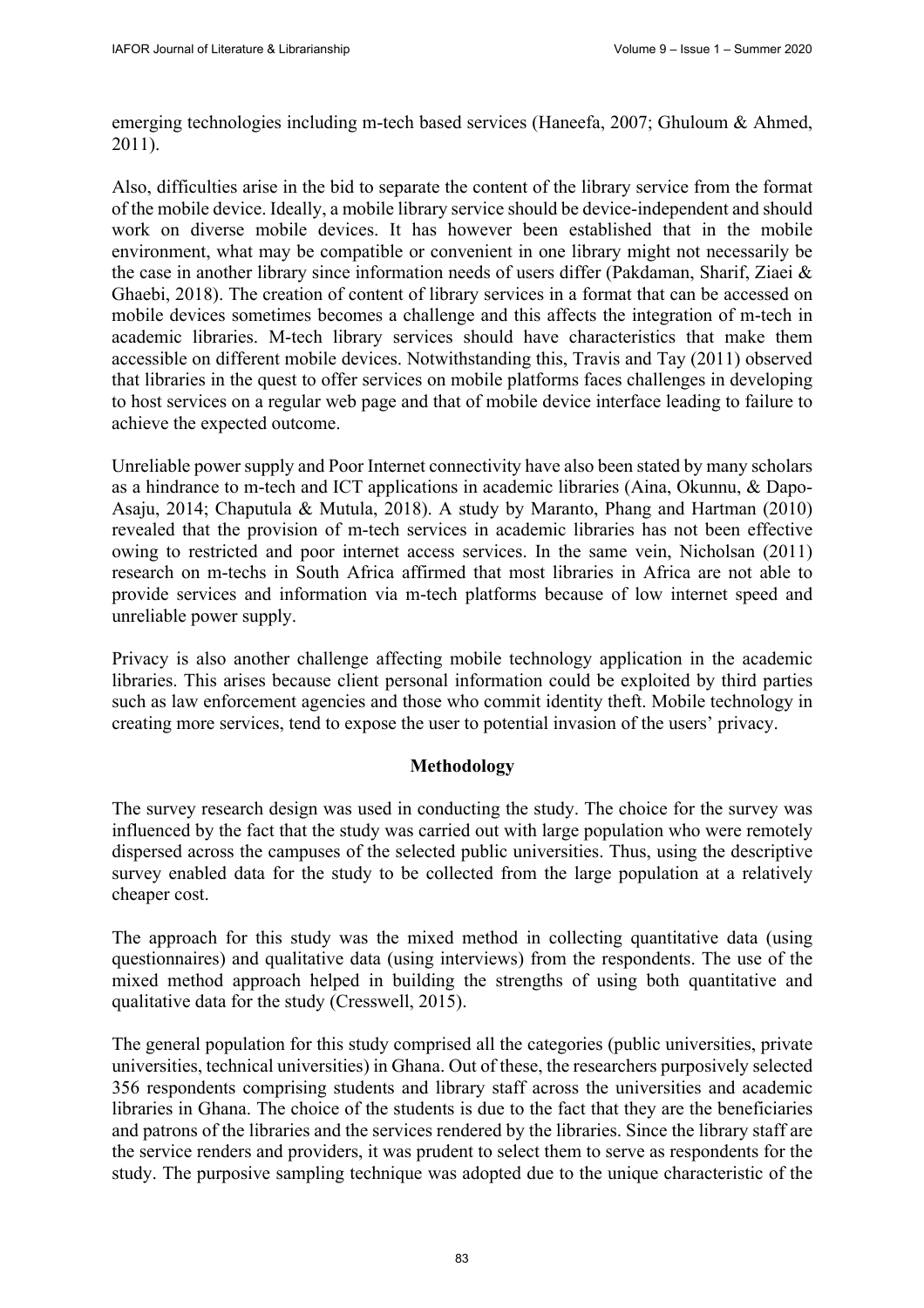respondents and enabled the respondents to answer the questions. It enabled the targeted sample to be reached quickly and since proportionality was not the main concern.

The questionnaire and structured interview were used to collect data for this study. The study employed both quantitative and qualitative data collection instruments in the data collection because of the kind of information the researchers wanted to gather for the study.

The data that was collected was first edited to correct errors. It was then collated, coded and analyzed descriptively using the Statistical Package for the Social Sciences (SPSS) version 22.0 into frequencies and percentages. The data that were generated through the questionnaire were assigned with appropriate codes and analyzed. The results were presented in the form of tables, pie charts and bar charts showing frequencies and percentages of responses given by the respondents.

## **Presentation and Discussion of Findings**

This section presents the analysis of data from the field. It begins with services that can be delivered through m-tech platform, followed by the challenges associated with implementation of m-tech based library services, and concludes with recommendations towards the successful implementation and use of m-tech based library services in university libraries.

# **Library services That Can Be Delivered via Mobile Technology Platforms**

Sharma and Sahoo (2014) opined that it is necessary to carefully plan to know the kind of services to be provided on mobile devices as a prerequisite for implementing m-tech based library services. The study shows that the topmost library services to be on m-tech platforms that were of interest to the respondents include Mobile Digital repository (e-books, journals, reports, thesis, etc.); Mobile Online Public Access Catalogue; Ask a Librarian (Referencing Services); SMS alert services for new arrivals; Mobile databases and e-journal collections; Selective dissemination of information; Audiovisual services; Mobile instructional guides and tours; Social Media Services; and Mobile E-resources

The respondents were also given the opportunity to provide comments on library services that can be delivered on m-tech platforms and these are enumerated below.

- It will be good if the services are developed into mobile apps
- The use of m-tech based library service would be more convenient for users
- The usage of m-tech based website is friendlier than normal regular website.
- Library services made available on m-tech can be downloaded by any student easily.
- M-tech library services can be easily accessible by users anytime and anywhere.
- Mobile accessible websites would make it possible for work pages that are very difficult to access on a mobile device accessible.
- Library services should be on both mobile app and mobile-accessible website.

The above findings corroborate the assertion by Paterson and Low (2011) that library services that can be delivered on m-tech platforms are library services that can make use of smartphones and other mobile devices such as computer tablets, cell phones, e-book readers and PDAs'. They include mobile online public access catalogues (MOPAC's), mobile e-journal, mobile databases, short messaging services (SMS) for reference services, mobile collections (e-books, audio materials), social media services, mobile digitized thesis and mobile library tour/instructions (Hung & Chanlin, 2015; Ghosh, 2016). Is also resonate with literature which noted that major academic libraries in China had designed mobile interface that allows library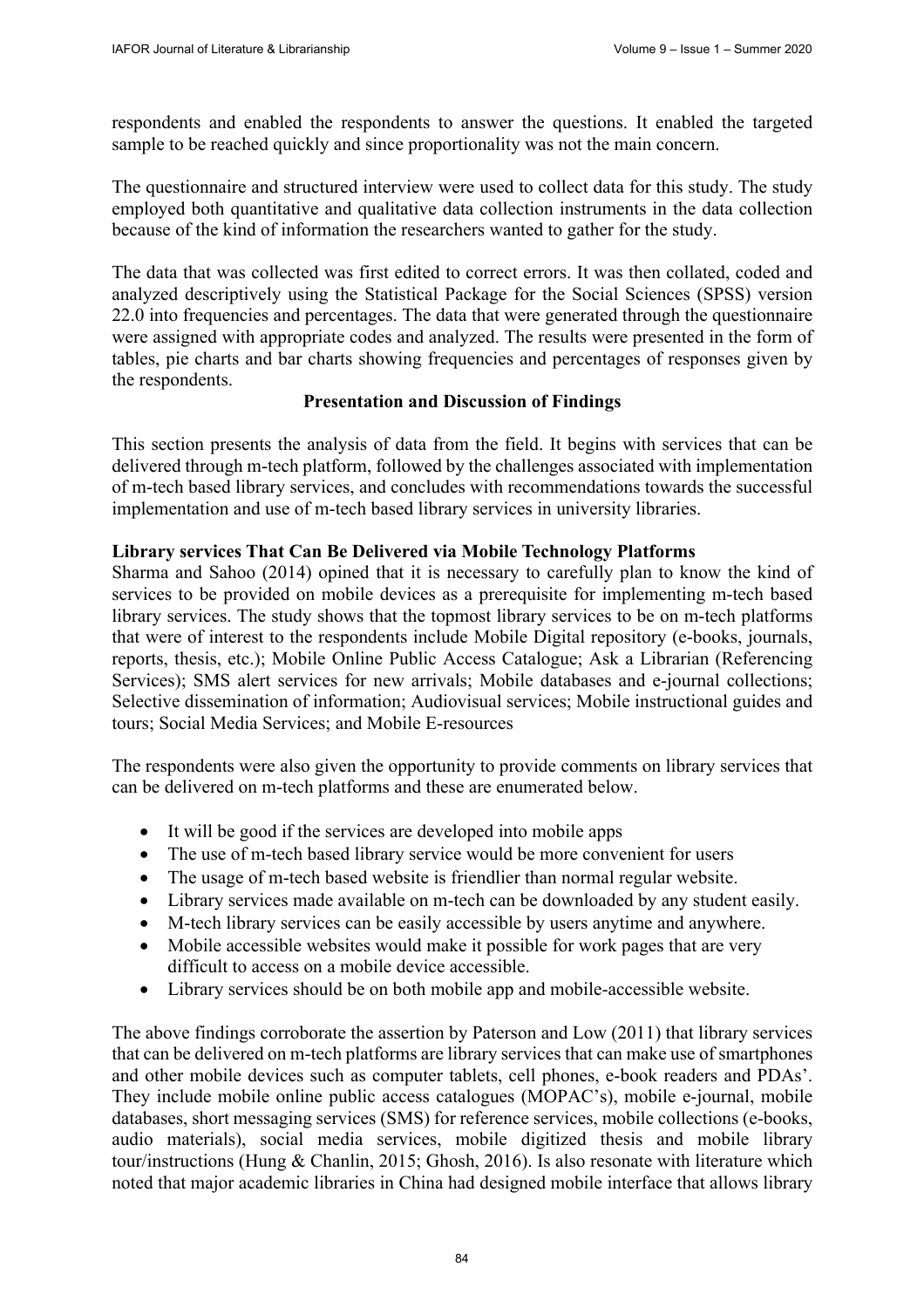users to use mobile devices to access their digitized institutional repository and browse through the library's academic databases and e-journals (Li, 2013). Furthermore, Lippincott (2009) also affirmed that mobile reference enquiry services were extensively in the known to most of the students surveyed and that they preferred to use the services to get reference assistance from the librarians.

**Challenges Associated with the Provision of Library Services Through Mobile Technology** The novelty of m-tech in academic libraries has its benefits but nevertheless, it has its own implementation challenges. The challenges in technology implementation in academic libraries have witnessed quite a lot of work in this area.

| S/N                         | <b>Challenges</b>                                      | Yes         | $\bf No$      |
|-----------------------------|--------------------------------------------------------|-------------|---------------|
|                             | Insufficient ICT infrastructure at the libraries       | 272 (76.4%) | 84 (23.6%)    |
| $\mathcal{D}_{\mathcal{L}}$ | Bureaucratic process dragging the implementation after | 274 (77.9%) | 82 (23.1%)    |
|                             | a decision to adopt                                    |             |               |
| 3                           | Lack of support from the university management         | 295 (82.9%) | 61 $(17.1\%)$ |
| 4                           | Lack of appreciation for the technology among library  |             | 84 (23.6%)    |
|                             | staff                                                  | 272 (76.4%) |               |
| 5                           | Poor internet bandwidth to drive the implementation of | 308 (86.5%) | 48 (13.5%)    |
|                             | m-techs in libraries                                   |             |               |
| 6                           | Lack of IT experts to implement m-techs in libraries   | 283 (79.5%) | 73 (20.5%)    |
| 7                           | Lack of a policy framework for the adoption of m-tech  | 293 (82.3%) | 63 (17.7%)    |
| 8                           | Erratic/unstable power supply                          | 283 (79.5%) | 73 (20.5%)    |
| 9                           | Lack of requisite skills on the part of library staff  | 256 (71.9%) | 100 28.1%)    |
| 10                          | Financial constraints                                  | 272 (76.4%) | 84 (23.6%)    |

Table 1: Challenges with the implementation of m-tech for the provision of library services

On the whole, the findings in Table 1 revealed that the majority of the respondents agreed that insufficient ICT infrastructure at the libraries; bureaucratic process dragging the implementation after a decision to adopt; poor internet bandwidth to drive the implementation of m-techs in libraries; lack of IT experts to implement m-techs in libraries; lack of a policy framework for the adoption of m-tech; erratic or unstable power supply; lack of support from the university management; lack of requisite skills on the part of library staff; financial constraints; issue of sustainability; and lack of appreciation for the technology among library staff prohibited the provision of library services through m-tech in the libraries.

M-tech integration in academic libraries also requires deployment of a lots of ICT infrastructure. The respondents were asked to indicate whether they agree or disagree that lack of ICT infrastructure at their respective libraries will affect the implementation of m-tech based library services. The results indicated that a high percentage of the respondents (76.4%) agreed that insufficient and unsuitable ICT infrastructure at the libraries can affect the implementation of m-tech based library services. Several other studies have also identified that in most situations ICT infrastructure in libraries are inadequate (Rosengberg, 2005; Saxena & Dubey, 2014). In support of this, Chaputula and Mutula (2018) in their study in Malawi revealed that although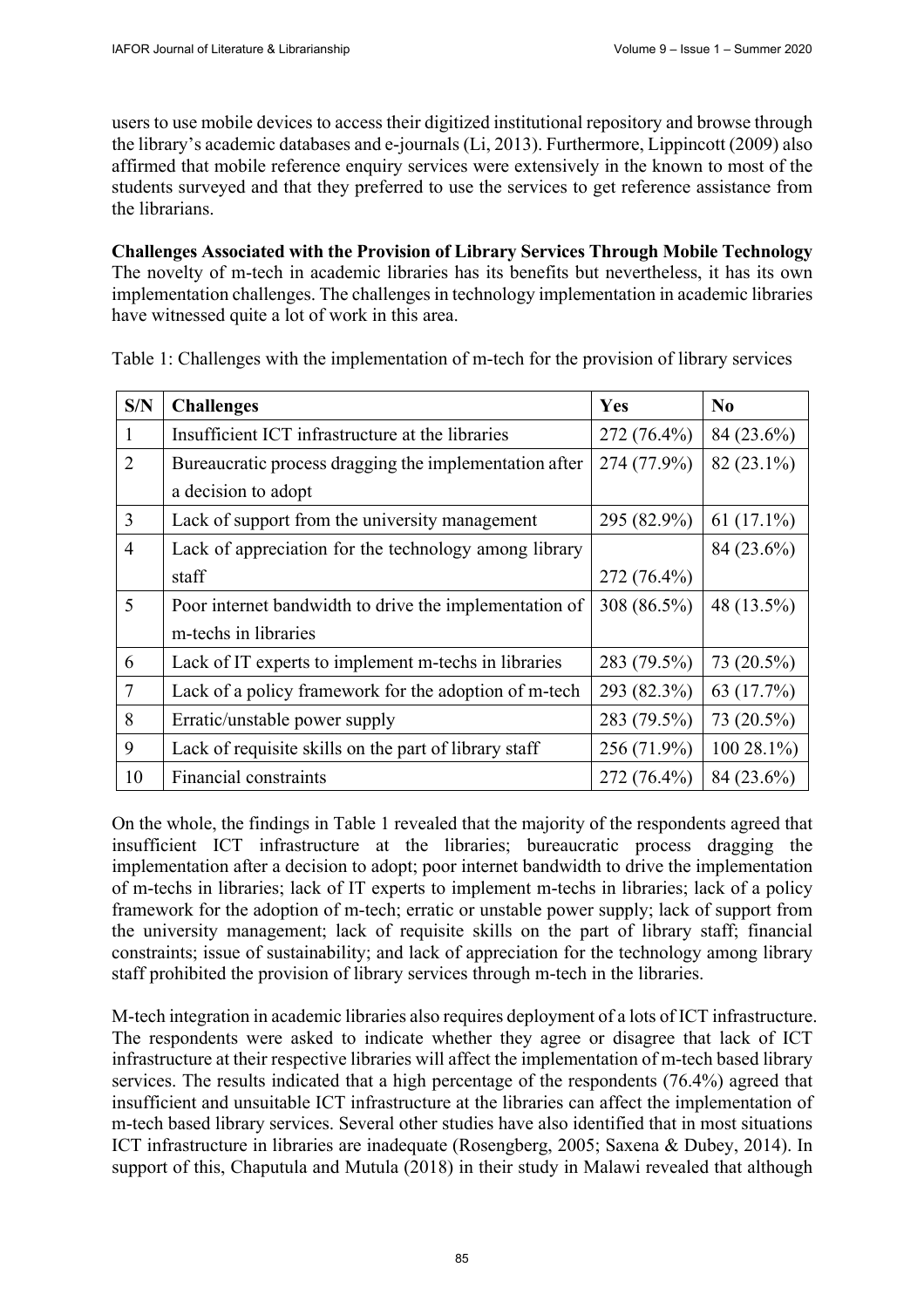most of the libraries were willing to offer m-tech based services, they still needed more desktop and tablet computers and servers with bigger capacity. Some of the libraries selected for the study accepted resorting to the use of less costly and unsuitable ICT infrastructure because of funding constraints. Again, many of them indicated that they were using outdated servers that required to be replaced with modern ones.

On the issue of bureaucratic processes dragging the implementation after a decision to adopt and the lack of support from the university management, while 77.9% of the respondents agreed that bureaucracy could serve as challenges to the provision of library services through m-tech, 82.9% said "Yes" to the fact that lack of support from the university management could prohibit the successful deployment of m-tech to provide library services. Furthermore, the study established that large portion of the library staff (76.4%) think that the lack of appreciation for the technology among library staff could inhibit the deployment of m-tech for the delivery of library services. These challenges corroborate the findings identified by studies in other academic libraries. For example, Amekuedee (2005); Saxena and Dubey (2014) identified the lack of support from University management and stakeholders as a major constraint for the integration of ICT and m-techs in academic libraries. Akusah (2018) also posit that technology adoption in libraries should be appreciated by the staff to facilitate its use. He additionally indicated that lack of appreciation for technology adoption in libraries might affect any future plans to adopt emerging technologies.

The findings on respondents' views as to whether they agree or disagree that poor or inadequate bandwidth will affect the implementation of m-tech based library services shows that 86.5% of the respondent agreed. This means that majority of the respondent agreed that poor or inadequate bandwidth will affect the implementation of m-tech based library services in their respective libraries. The results agree with earlier findings of Maranto, Phang and Hartman (2010) who indicated that the provision of m-tech services in academic libraries has not been effective owing to restricted and poor internet access services. In the same vein, Nicholsan (2011) research on m-techs in South Africa affirmed that most libraries in Africa are not able to provide services and information via m-tech platforms because of low internet speed and unreliable power supply.

Another barrier that can be identified with the inception of m-tech based library services in academic libraries is the lack of skilled or trained IT experts. Successful implementation of mtech services in academic libraries depends on staff with the technical expertise that can develop the technology and the system framework that drives such innovation. The human resource requirements in system design and its implementation is key. The results of the study revealed that 79.5% of the respondents agreed that the lack of IT professionals or expert in their university library is a potential challenge to obstruct the implementation of m-tech based library services. Again, 71.9% of the respondents said "Yes" to the assertion that lack of requisite skills on the part of library staff might obstruct the successful deployment of m-techs for the delivery of library service. These results resonate with the findings of Ghuloum and Ahmed (2011) and Hamad et al (2018) that library staff of academic libraries quite often do not possess the right kind of ICT skills needed for the smooth deployment of emerging technologies.

The formulation and implementation of ICT policies provides a good background for the provision of library services via m-tech. This study established a contrary response as 82.3% of the respondents responded "Yes" to the fact that the lack of a policy framework for the adoption of m-tech can obstruct the successful implementation of m-tech based library services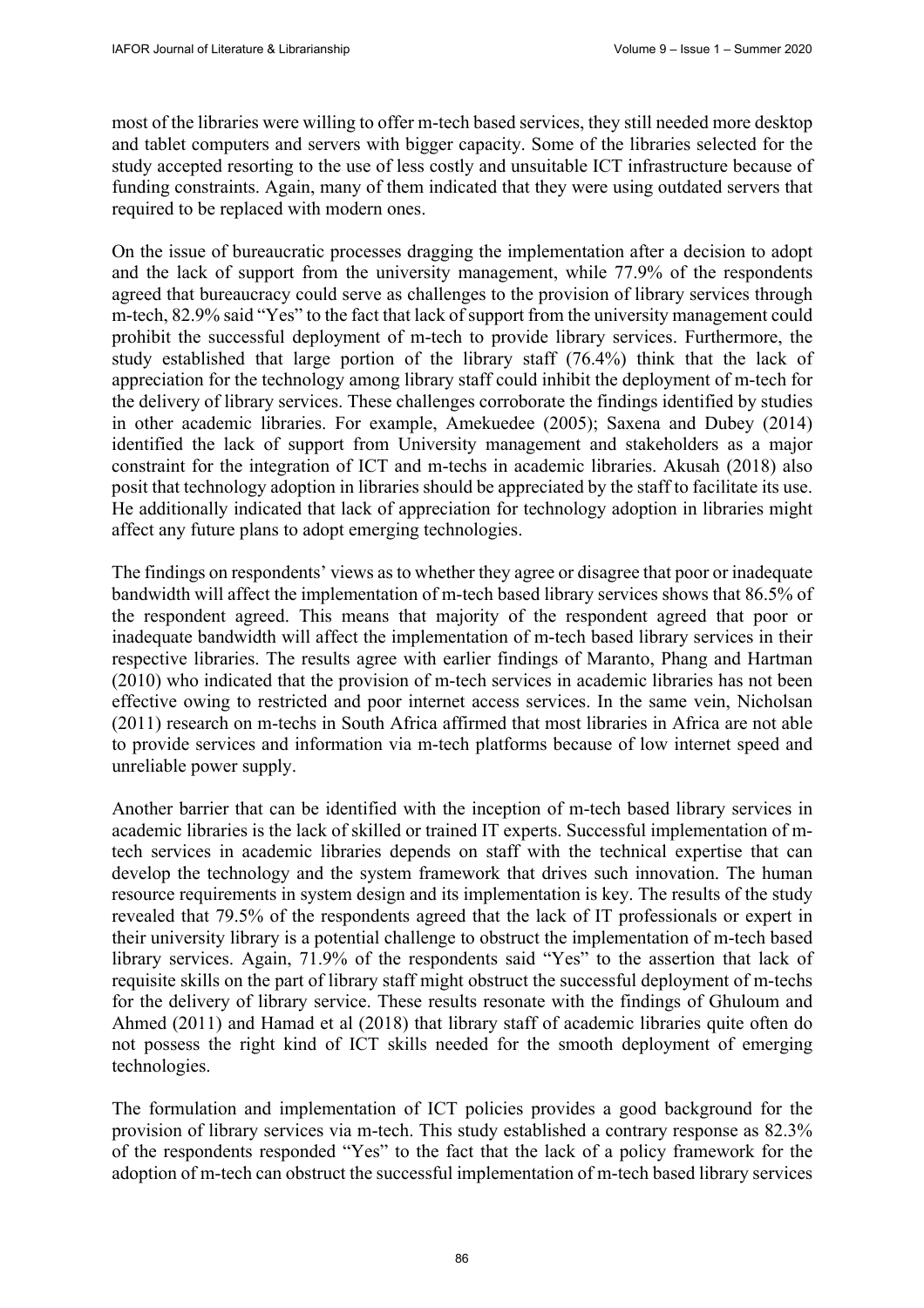in libraries. Amekuede (2005) found that there is lack of a systematic ICT policy in libraries and it impedes the deployment of and use of ICTs in libraries.

Technological systems feed on reliable power supply to be functional and continue to provide uninterrupted services for its users. In view of this, the successful implementation of m-tech based library services depends greatly on a reliable flow of power. Consequently, respondents were asked to indicate the extent to which they agree or disagree that erratic or unstable power can impede the implementation of m-tech based library services in their libraries. A large number of the respondents (79.5%) agreed that unstable or erratic power supply might affect the successful provision of library services through m-tech platforms. The findings confirmed what Okiy (2010) and Chaputula & Mutula (2018) established about unreliable power acting as a hindrance to ICT and m-tech applications in academic libraries in Africa.

Another barrier facing m-tech adoption in libraries is financial constraints to support such project (Aina, Okunnu, & Dapo-Asaju, 2018). This study corroborates the findings of Aina et al. (2018) by establishing that 76.4% of the respondents confirm that financial constraints could negatively affect the implementation of m-tech for library service provision. Similarly, Iwhiwhu, Ruteyan and Eghwubare (2010) reported in their study that libraries in Nigeria could not provide services through mobile devices because of insufficient funds to purchase the needed mobile infrastructures and telecommunication equipment. Furthermore, a study by Chisenga (2015) discovered that quite a number of libraries in Sub-Saharan Africa lack funds to acquire library systems and maintain it.

Subsequently, the researchers requested the respondents to indicate the most or critical inhibitor to the successful deployment of m-tech for the provision of library services. Figure 1 gives a breakdown of the responses.



Figure 1: Inhibitors to the successful deployment of m-tech for library service delivery

The figure above clearly shows that the lack of a policy framework (15%) serves as the foremost obstruction to the provision of library services through m-tech. This was followed by inappropriate ICT infrastructure (14%); poor internet provision and bandwidth (13%); lack of management support (13%); unstable power supply (11%); lack of appreciation for m-tech adoption (10%); financial constraints (9%); lack of ICT experts/staff (8%); and bureaucracy (7%) as the inhibitor to the provision of library services through m-tech respectively.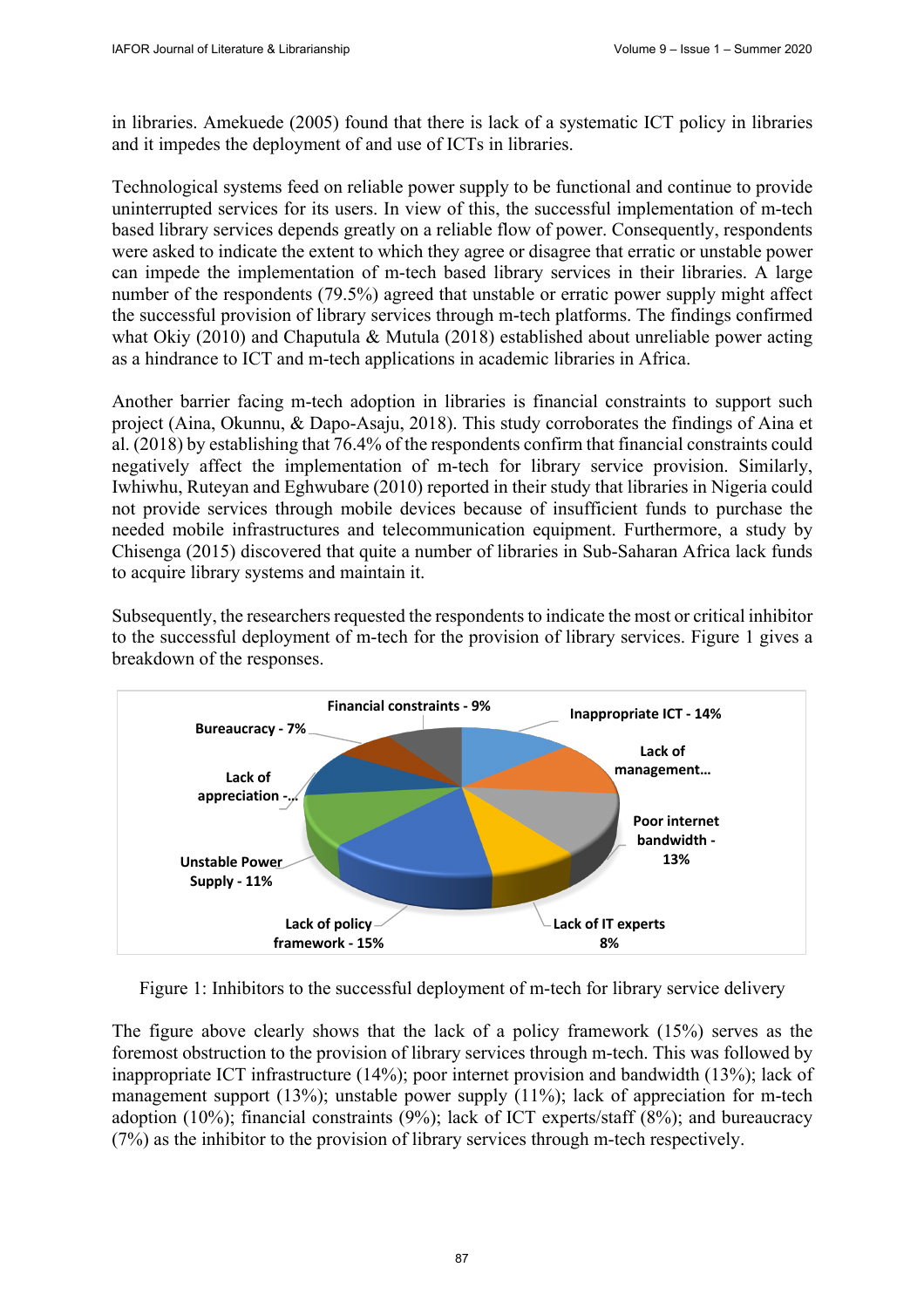Despite the challenges, the respondents indicated that the m-tech based library services have some perceived or actual benefits. According to the respondents, m-tech based library services

- is more convenient to use for academic work, hence, it improves academic performance
- makes it easy to download library resources. That is when library services are made available on m-tech platforms, the library resources can be downloaded by any student. Students can also install and uninstall or navigate the m-tech library app easily
- simplifies and make access to the library services quickly than the printed materials
- facilitate easy access to library materials/ services anytime and anywhere
- helps to improve access to library materials/resources and services
- facilitate more collaboration between the patrons and the staff of the library
- facilitate quick delivery of information resources to the patrons of the library
- helps improve the use of the information resources available in the library
- improve the quality and efficiency of the library
- giving easy communication with library users anytime.

## **Conclusion**

This research was set out to investigate the challenges associated with the delivery of library services on mobile technology platform within academic libraries in Ghana. Notwithstanding the usefulness of m-tech in providing strong communication channel that can offer better library services, this research indicates that the implementation of mobile technology-based library services in academic libraries will not be without challenges. This research also established that the challenges identified are not unique to only academic libraries in Ghana, but often reported among academic libraries in Africa.

# **Recommendations Toward the Implementation and Use of Mobile Technology-Based Library Services in University Libraries**

Based on the findings from the study, the following measures have been recommended to be deployed in other to resolve the challenges associated with the implementation of m-tech based library services in academic libraries:

- 1. The study found out that the absence of insufficient ICT infrastructure at the libraries surveyed as part of this research could inhibit the adoption and implementation of m-tech based library services. Issues such as poor internet bandwidth, lack of advanced ICT infrastructure and power fluctuations were found to be obstacles to the adoption and implementation of m-tech technology in the libraries reviewed. It is, therefore, recommended that the management of the libraries in consultation with the university management and ICT directorate of the Universities invest more in ICT infrastructure. The ICT infrastructure which serves as the backbone of mtech deployment when made available will facilitate the adoption and use of m-tech for library services provision.
- 2. The research established that lack of policies could negatively affect the adoption and implementation of m-tech based library services in the university libraries selected for the study. In order to ensure effective implementation of m-tech based library services in these libraries, the researchers recommend that the libraries should clearly outline an ICT adoption and implementation policy that include m-tech based library services to guide the implementation and use of m-tech for library services in these university libraries.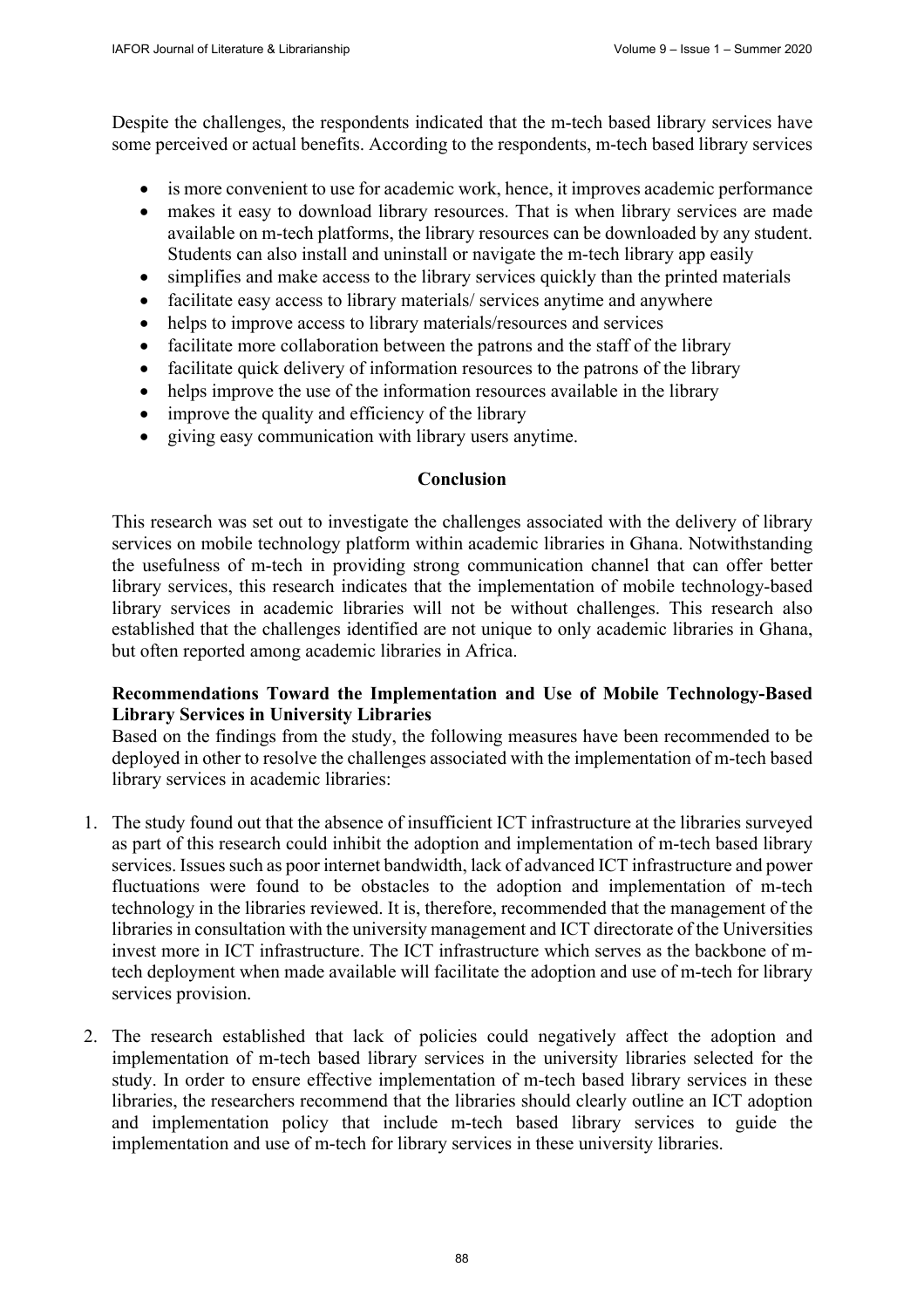- 3. The study found that the libraries reviewed as part of this research lack the human resources with the requisite skills to successfully adopt and implement m-tech- based library services. It is, therefore, recommended that these libraries put in place a program to continuously develop their human resources through recruitment and training of library staff. That is, the libraries should provide regular training for staff and the recruitment of new staff to bridge the skills gap. The IT staff should be trained and made to take further education in order to upgrade their technical skills
- 4. The study found that the lack of appreciation for the technology among the staff of the reviewed libraries could serve as impediment to the deployment of m-tech in the libraries. As they failed to appreciate and have a strong desire for the implementation of m-tech based library services, there are indications that university management may be lukewarm towards supporting any mtech initiative. Library management must make a very convincing case to University management for the adoption of the technology. There should be prior consultation with stakeholders while hatching the plan of m-tech services delivery. They must seek and engage the key players to let them know what the library intends to do and possibly put up the framework for the implementation
- 5. Financial constraints were also identified as one of the challenges toward the implementation and use of m-tech based library services in the reviewed university libraries as part of this study. The management of these libraries were therefore urged to make a strong and convincing case for the adoption of the technology to the university management. Making a strong case to the university management and other stakeholders would help them to get the financial assistance they need. The libraries can also deploy strategies to generate funds internally. They can then use the internally generated funds in these libraries to support the running of the technology platform to ensure sustainability.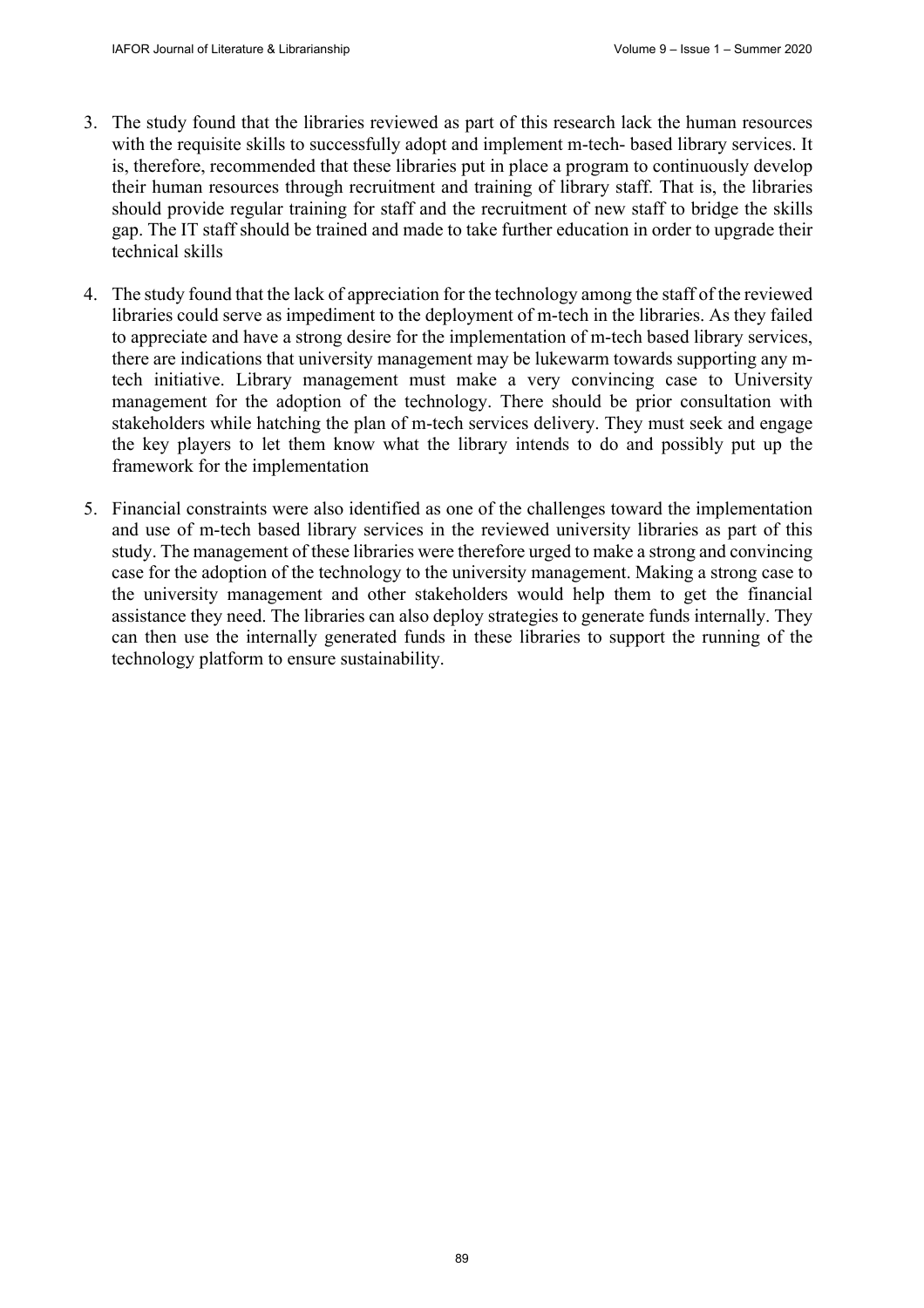#### **References**

- Aina, A. J., Okunnu, H. O., & Dapo-Asaju, H. S. (2014). ICT integration for sustainable development of Nigerian academic libraries: Issues and challenges. *International Journal of Information Research*, *3*(4), 334–345.
- Amekuedee, J.-O. (2005). An evaluation of library automation in some Ghanaian university libraries. *The Electronic Library*, *23*(4), 442–452. <https://doi.org/10.1108/02640470510611508>
- Armah, A. L. (2009). Use of Internet Services in Ghanaian University Libraries. *African Journal of Library, Archives & Information Science*, *19*(1). <https://doi.org/10.4314/glj.v19i2.33964>
- Canuel, R., & Crichton, C. (2011). Canadian academic libraries and the mobile web. *New Library World*.<https://doi.org/10.1108/03074801111117014>
- Chaputula, A. H., & Mutula, S. (2018a). Provision of library and information services through mobile phones in public university libraries in Malawi. *Global Knowledge, Memory and Communication*.
- Choi, W. (2009). Development and application of mobile technology in South Korean libraries. *Libri*, *59*(1), 14–22. <https://doi.org/10.1515/libr.2009.002>
- Choy, F. C., & Goh, S. N. (2016). A framework for planning academic library spaces. *Library Management*. <https://doi.org/10.1108/LM-01-2016-0001>
- Cresswell, J. W. (2013). *Qualitative inquiry and research design: Choosing among five traditions*. Thousand Oaks, CA: Sage.
- Dukic, Z., Chiu, D. K., & Lo, P. (2015). How useful are smartphones for learning? Perceptions and practices of Library and Information Science students from Hong Kong and Japan. *Library Hi Tech*. <https://doi.org/10.1108/LHT-02-2015-0015>
- Ghosh, M. (2016). E-books in the mobile age: Advocacy and acceptance in India. *Library Hi Tech News*. <https://doi.org/10.1108/LHTN-02-2016-0006>
- Ghuloum, H., & Ahmed, V. (2011). The implementation of new ICT services in Kuwaiti academic libraries. *The Built & Human Environment Review*, *4*(1), 74–86.
- Griffey, J. (2010). *Mobile Technology and Libraries-The Tech Set*. Neal-Schuman Publishers, Inc.
- Hahn, J. (2008). Mobile learning for the twenty-first century librarian. *Reference Services Review*.<https://doi.org/10.1108/00907320810895369>
- Hallam, G. (2009). *An investigation into the library and information services workforce in Australia: The institutional perspective. Final report prepared for the Australian Library and Information Association and National and State Libraries Australia*.
- Hamad, F., Farajat, S., & Hamarsha, A. (2018). Awareness and adoption of mobile technologies in the delivery of services in academic libraries in Jordan. *Global Knowledge, Memory and Communication*. <https://doi.org/10.1108/GKMC-12-2017-0103>
- Haneefa, M. (2007). Application of information and communication technologies in special libraries in Kerala (India). *Library Review*. <https://doi.org/10.1108/00242530710775999>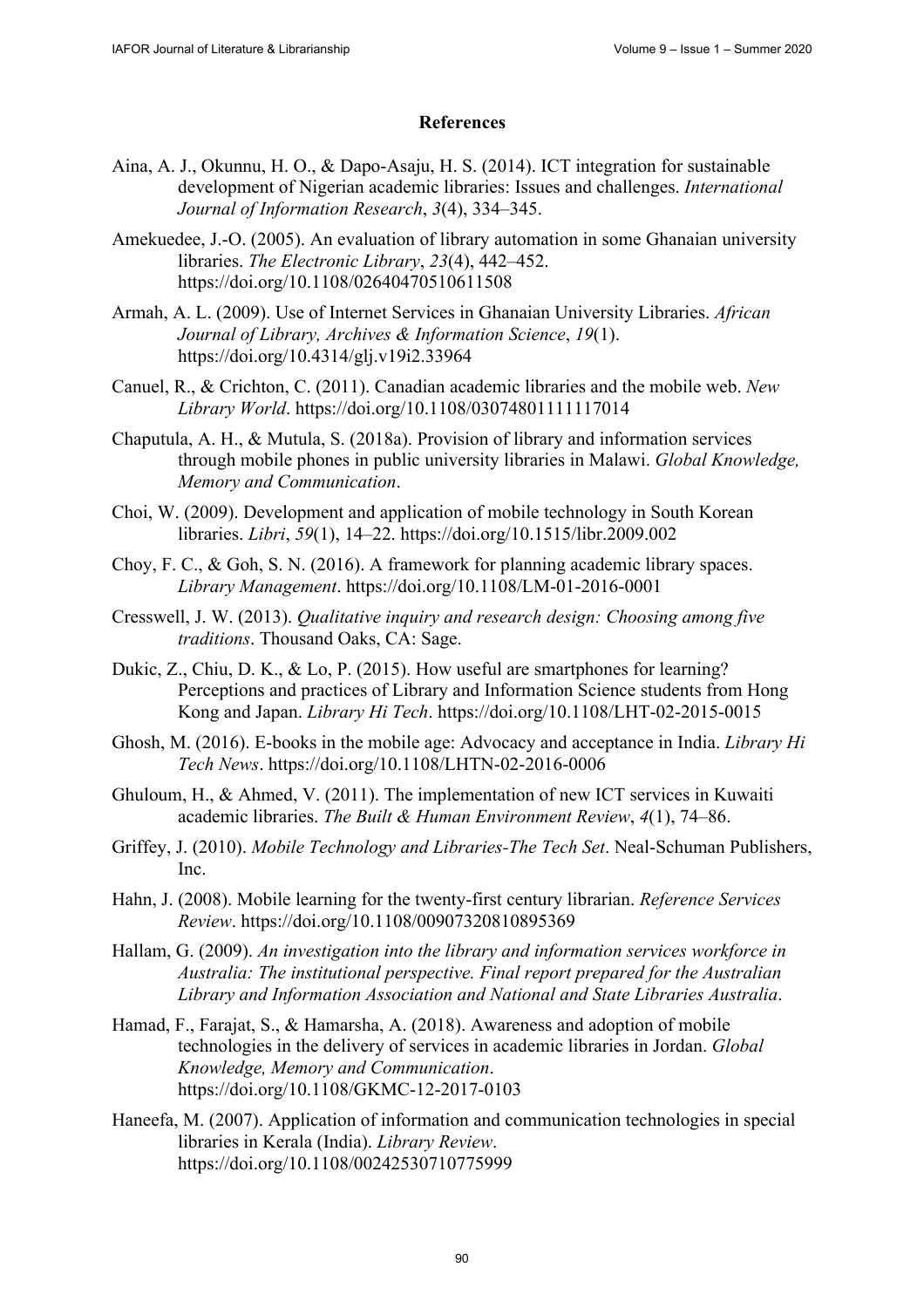- Hung, W.-H., & ChanLin, L.-J. (2015). Development of mobile web for the library. *Procedia-Social and Behavioral Sciences*, *197*, 259–264. <https://doi.org/10.1016/j.sbspro.2015.07.133>
- Iwhiwhu, B. E., Ruteyan, J. O., & Eghwubare, A. (2010). Mobile phones for library services: prospects for Delta State University Library, Abraka. *Library Philosophy and Practice*, 1.
- Kamba, M. A. (2011). Implication of ICT's in libraries of higher education institutes: a panacea catapulting library development in Africa. *DESIDOC Journal of Library & Information Technology*, *31*(1). <https://doi.org/10.14429/djlit.31.1.765>
- Khaddage, F., & Lattenman, C. (2013). The future of mobile apps for teaching and learning. *Handbook of Mobile Learning*, 119–128.
- Kurkovsky, S., & Meesangnil, W. (2012). Building and evaluating a mobile application for an academic library. *2012 15th International Conference on Network-Based Information Systems*, 357–363. <https://doi10.1109/NBiS.2012.19>
- Latham, B., & Poe, J. W. (2012). The library as partner in university data curation: A case study in collaboration. *Journal of Web Librarianship*, *6*(4), 288–304. <https://doi.org/10.1080/19322909.2012.729429>
- Li, A. (2013). Mobile library service in key Chinese academic libraries. *The Journal of Academic Librarianship*, *39*(3), 223–226. <https://doi.org/10.1016/j.acalib.2013.01.009>
- Lippincott, J. K. (2009). Mobile reference: what are the questions? *The Reference Librarian*, *51*(1), 1–11. <https://doi.org/10.1080/02763870903373016>
- Liu, Y. Q., & Briggs, S. (2015). A library in the palm of your hand: mobile services in top 100 university libraries. *Information Technology and Libraries*, *34*(2), 133–146. <https://doi.org/10.6017/ital.v34i2.5650>
- Lowry, C. B. (2010). *Transformational Times: An Environmental Scan Prepared from the ARL Strategic Plan Review Task Force*. Association of Research Libraries.
- Mansouri, A., & Asl, N. S. (2019). Assessing mobile application components in providing library services. *The Electronic Library*. <https://doi.org/10.1108/EL-10-2018-0204>
- Maranto, T., Phang, S., & Hartman, K. (2010). Mobile phone access in Sub-Saharan Africa: research and a library proposal. *Seminar in International and Comparative Librarianship*, 1–23.
- McKiernan, G. (2010). Worldwide mobile phone adoption and libraries. *Searcher*, *18*(3), 48–51.
- Moyo, L. M. (2004). Electronic libraries and the emergence of new service paradigms. *The Electronic Library*.<https://doi.org/10.1108/02640470410541615>
- Murphy, G. D. (2011). Post-PC devises: a summary of early iPad technology. *E-Journal of Business Education and Scholarship of Teaching*, *5*(1), 18–32.
- Naeini, M. P., Moghaddam, H. S., Ziaei, S., & Ghaebi, A. (2018). Mobile services in the libraries of the world's top universities. *Library Hi Tech*. <https://doi.org/10.1108/LHT-07-2017-0140>
- Nicholson, D. R. (2011). Mobile Technologies-Information on the Move… or Stuck in a Groove? A South African Perspective. *LIBRES: Library & Information Science Research Electronic Journal*, *21*(2).